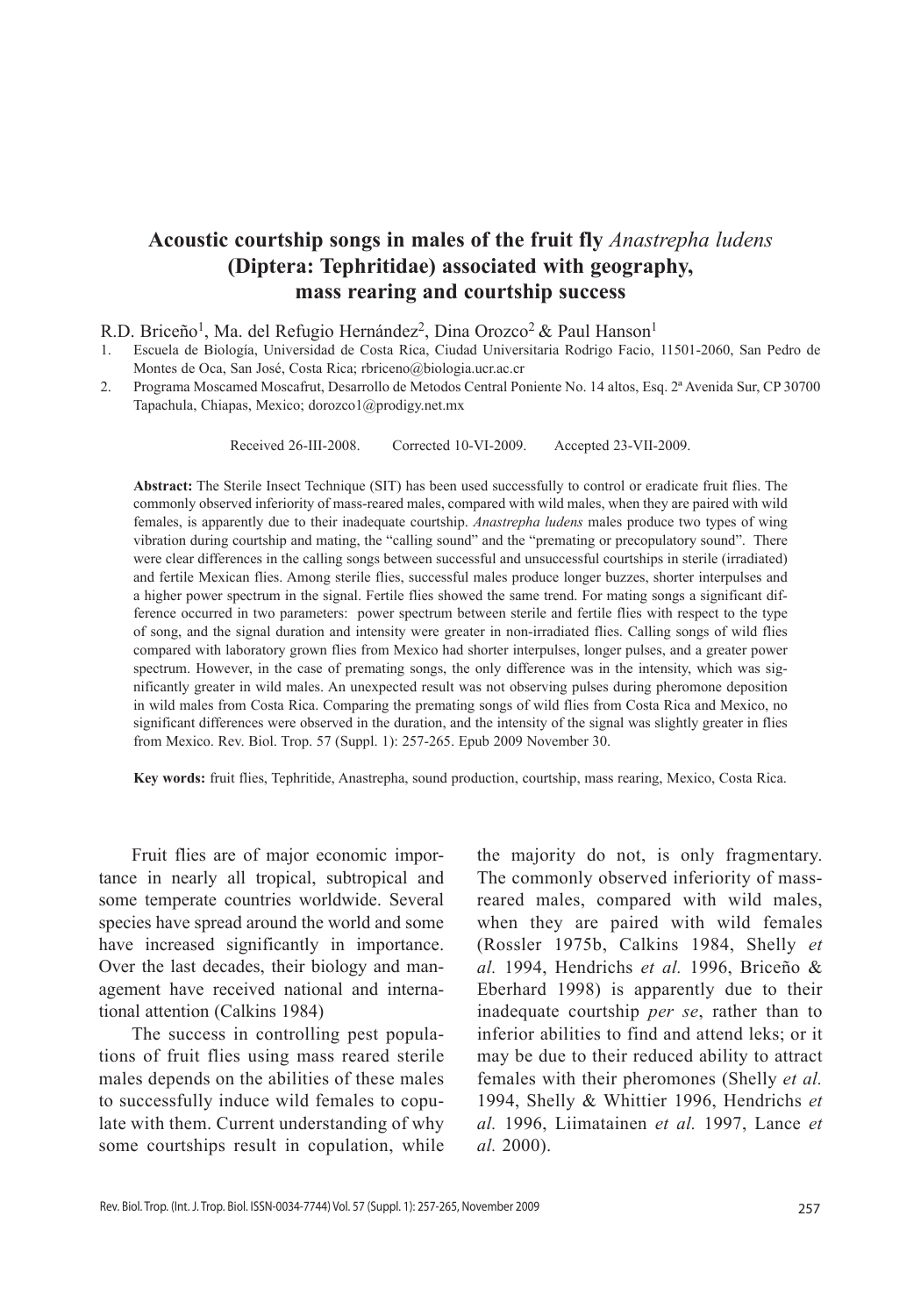Tests and standards are needed to improve the quality of rearing and to minimize production costs (Boller *et al.* 1981). Such tests are generally conceded to give only incomplete assessments (e.g. discussion at First Meeting of Western Hemisphere Fruit Fly Working Group 1992, in San Jose, Costa Rica), and it is probable that fly quality is less than optimum (Hibiano & Iwahashi 1991).

The Mexican fruit fly, *Anastrepha ludens* (Loew) is a polyphagous, frugivorous tephritid ocurring from Southern Texas South to at least Costa Rica (Stone 1942) and is related to several other economically important tephritid pests such as the Mediterranean fruit fly, *Ceratitis capitata* (Wiedemann). Due to its economic importance and the extensive use of sterile male releases for its control in Texas and Mexico, studies of the communicative qualities that make this fruit fly sexually competitive or attractive were undertaken (Burk & Calkins 1983), since little is known about these basic features of its biology (Webb *et al.* 1983). Since several species of tephritid fruit flies have been reported to produce special sounds before couple formation, one method to evaluate the quality of the flies is to look for differences in the song characteristics of mass reared and wild males during courtship.

*Anastrepha ludens* males produce two types of wing vibration. The male first applies the anal pheromone to the substrate, during this time he alternately produces short bursts of rapid wing vibration, accompanied by a forward-backward movement of the wings, thus producing a sound each time he rapidly deflects his wing anteriorly; this is the "calling sound". Once he has leapt forward and landed on the female, he turns and aligns himself on her dorsum with his mouthparts extended and starts to produce a relatively constant, sustained sound, the "premating or precopulatory sound". The purpose of these sounds is unknown, but it has been proposed that the function of the movements is to waft pheromones into the airstream toward an approaching female (e.g. Sivinsky *et al.* 1984) since they are often correlated with pheromone release. It has also been proposed that it may play a role in forming aggregations, in establishing male territories, in attracting females or in providing a species recognition cue. Circumstantial evidence also suggests that a female that is judging male quality may use sound intensity to decide whether mounted males will be allowed to copulate (Burke & Webb 1983, Webb *et al.* 1983). Similar songs produced by African drosophilids, *Zaprionus* spp., are also considered factors in intrasexual selection (Bennet-Clark *et al.* 1980). There are thus as yet no conclusive demonstrations that any sounds are functionally important in courtship.

The present research examines the possibility that mass rearing results in changes in the temporal and spectral characteristics of the calling and precopulatory sounds of successful and unsuccessful males of three strains of flies: wild flies from Costa Rica and Mexico, and laboratory grown flies. Songs of radiated and non-radiated flies are also compared.

## MATERIALS AND METHODS

Mass reared flies (fertile and sterile) from Mexico were obtained as pupae from a strain which had been initiated using wild flies and maintained for 13 years in the Moscafruit Plant of Metapa, Domínguez, Chiapas, Mexico. Wild flies from Mexico were raised from larvae that emerged from infested sour orange (*Citrus aurantium*) collected near Soconusco Chiapas, México, during October, November and December 2006. Costa Rican wild flies were collected from infested orange fruits in April-March 2006 at the Estación Experimental Fabio Baudrit near Alajuela. Third instar larvae were placed in vermiculite (Strong-lite®, Products Corp. Seneca lllinois) with humidity of 23±1ºC during 14 days, the required time for pupal maturation. The pupae were later placed in wooden cages boxes (30x30x30cm) covered with mesh until emergence. When sexually mature, males and females were placed in separate cages and maintained in laboratory conditions under a photoperiod of 12L:12D (550  $\pm$ 50lux), 25 $\pm$ 1°C and 65 $\pm$ 5% relative humidity.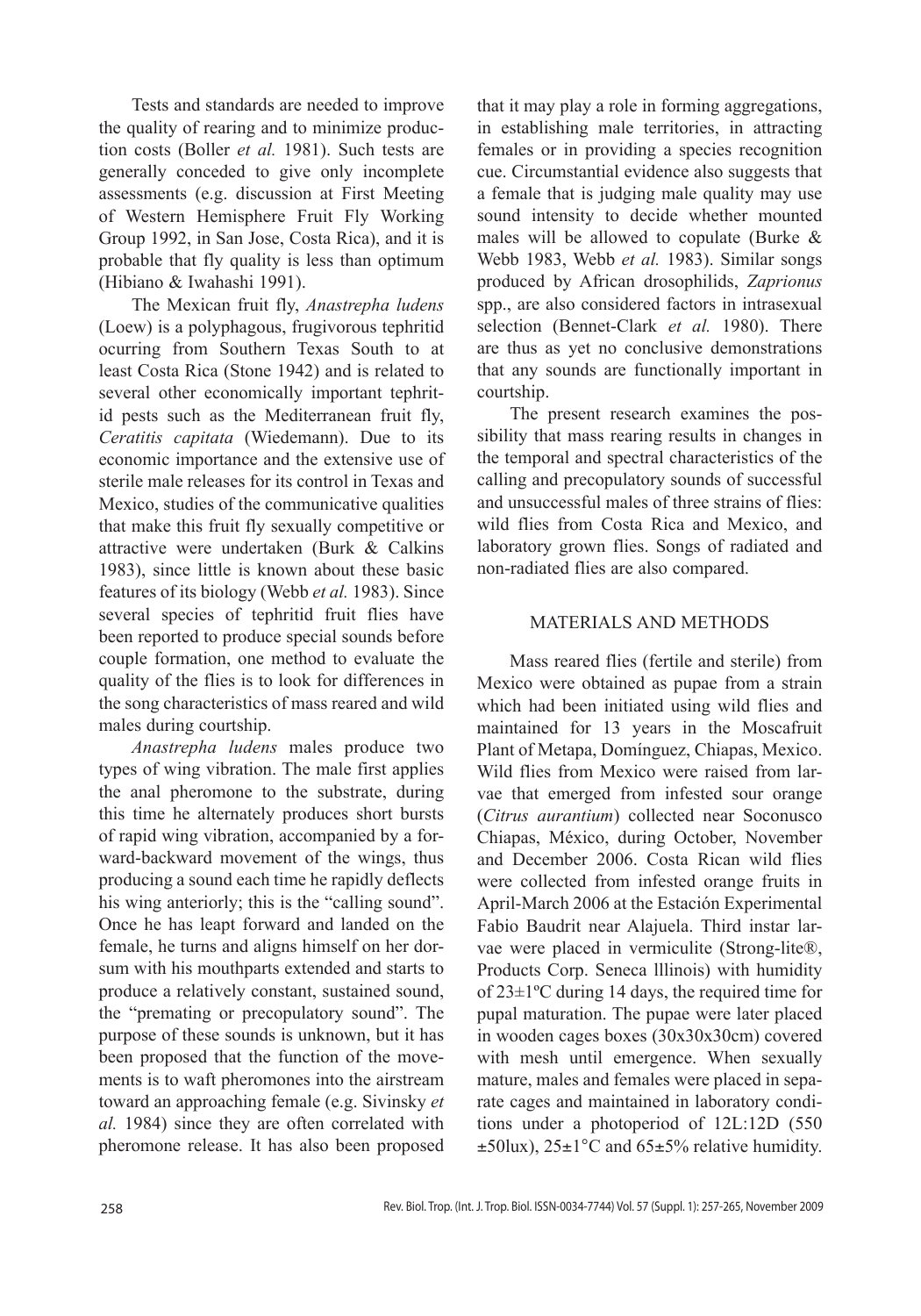Adult flies of all strains were separated by sexes when they were less than two days old and fed a mixture of sugar and protein hydrolysate. Male and female pairs of wild flies, whose sexual maturation is more delayed, were placed together only after they were 15 days old. The irradiation was carried out on non wild pupae 48h before emergence (color of imaginal disks: emergence process  $=5\% -2=60\%$  in an irradiador JS 7400 series IR99 at a dose of 140 Greys. Non irradiated laboratory flies served as controls.

Male-female pairs of mass reared flies (fertile and sterile) were placed together for videotaping when they were 10 to 12 days old; male-female pairs of wild flies were placed together when they were 18 to 20 days old. Pairs of flies in Costa Rica were videotaped in 13.7cm diameter and 1.8cm deep mating chamber (clear Petri dishes) on a glass table using a Sony DCR.TRV80 digital camera equipped with +6 close-up lenses. The camera was below the table, allowing recording from below (most courtship occurred on the ceiling of the mating chamber). A small microphone (Sennheiser System MZK 80ZU) was inserted through a hole inside the chamber and connected to the camera. Pairs in Mexico were videotaped using a Sony DCR-TRV820P digital camera in a clear plastic cylinder 100x15mm. Each afternoon, ten minutes after a male was released in a container, a female was introduced and the recording was carried out for 60 to 120min maximum or until copulation was observed. A total of 30 recordings were made per treatment.

Recordings of sounds were imported from video recordings into a Pentium 4 computer using a SoundMax Digital audio card 5.0 (16 bits). The mean duration of buzzes and the interval between buzzes were measured using the real time display in the Raven® program when the cursor marked the beginning and the end of the envelope curve in the main window of the program. Other characteristics that we measured were songs fundamental frequency (Hz) and the power spectrum (db).

Courtship outcome was classified in three classes: no mounting, when the male ceased courting without attempting to mount the female (failure to mount is often associated with failure of the female to align herself properly with the courting male and to remain still; Briceño *et al.* 1999, Briceño & Eberhard 2002); failed mount, when the male mounted but was dislodged when the female struggled; and successful mount, when the male mounted the female and achieved genitalic contact.

All statistical tests were non-parametric Mann Whitney U Test due to the highly skewed distribution of many variables. Means are presented followed by one standard deviation for illustrative purposes only.

### **RESULTS**

In an attempt to understand the possible selective factors which might influence song characteristics, we compared several aspects of calling and premating songs in courtship that led to copulation as compared with those that ended in female rejection of a mount or a failure to mount in different strains (Tables 1, 2). There were differences in the calling songs between successful and unsuccessful courtships in sterile and fertile Mexican flies. In sterile flies a significant difference occurred in the interpulse interval, pulse duration and maximum power; successful males produced longer buzzes, shorter interpulses and a higher power spectrum in the signal, and fertile flies showed the same results (Table 1). No differences were found in the fundamental frequency of the signal for sterile males but were significantly higher for successful fertile males. No differences were found for the two types of males in the number of pulses per second. Combining successful and unsuccessful courtships of both treatments, differences were observed in the duration of pulses, the intensity of the signal and the fundamental frequency, being greater in both cases for fertile flies.

For mating songs a significant difference occurred in two parameters. Differences in power spectrum between irradiated and nonirradiated flies were observed with respect to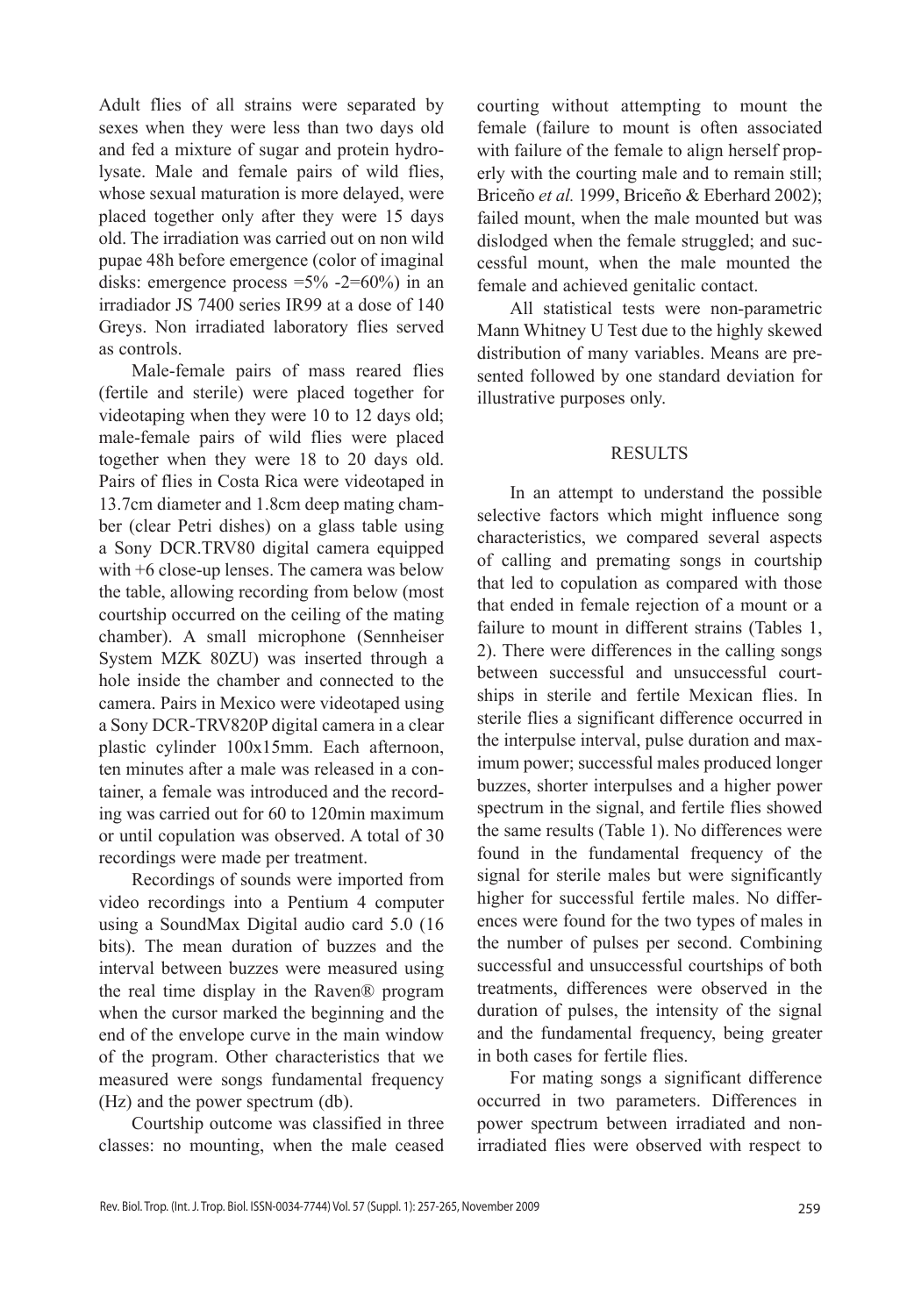#### TABLE 1

*Calling sound parameters in successful and unsuccessful mounts of sterile and fertile mass-reared males from Mexico*

| Laboratory sterile                    |                    | Laboratory fertile |                     | Totals          |                     |
|---------------------------------------|--------------------|--------------------|---------------------|-----------------|---------------------|
| Unsuccessful                          | Successful         | Unsuccessful       | Successful          | Lab sterile     | Lab fertile         |
|                                       |                    |                    |                     |                 |                     |
| $1.57 \pm 1.74$                       | $0.88\pm0.85***$   | $2.20\pm3.10$      | $1.28 \pm 1.69$ *** | $1.76 \pm 2.55$ | $1.49 \pm 1.59$ ns  |
| $0.15 \pm 0.10$                       | $0.17\pm0.11**$    | $0.20 \pm 0.11$    | $0.26 \pm 0.12$ *** | $0.16\pm0.10$   | $0.21 \pm 0.12$ *** |
|                                       |                    |                    |                     |                 |                     |
| $54.5\pm8.69$                         | 59.4 $\pm$ 4.04*** | $60.6 \pm 5.5$     | $61.8\pm4.98***$    | $55.7\pm8.1$    | $61.2 \pm 5.3$ ***  |
| $142\pm 29$<br>Fundamental Freq. (Hz) | $141 \pm 14$ ns    | $149.9 \pm 7.4$    | $157.3 \pm 9.3**$   | $142\pm2.9$     | $152.4\pm3.4***$    |
| $0.56 \pm 0.38$                       | $0.48\pm 0.535$ ns | $0.2\pm 0.3$       | $0.5 \pm 0.3$ ns    | $0.55 \pm 0.4$  | $0.4\pm 0.35$ ns    |
| 227                                   | 71                 | 262                | 287                 | 280             | 549                 |
| 25                                    | 10                 | 18                 | 18                  | 35              | 36                  |
|                                       |                    |                    |                     |                 |                     |

\*p<0.05, \*\*p<0.005, \*\*\*p<0.001.

TABLE 2 *Premating sound parameters in successful and unsuccessful mounts of sterile an fertile mass-reared males from Mexico*

|                        | Laboratory sterile |                     | Laboratory fertile |                     | Totals          |                  |
|------------------------|--------------------|---------------------|--------------------|---------------------|-----------------|------------------|
|                        | Unsuccessful       | Successful          | Unsuccessful       | Successful          | Lab. sterile    | Lab. fertile     |
| Duration (sec)         | $15.01\pm9.13$     | $48.8 \pm 16.6$ **  | $28.9 \pm 16.7$    | $51.03 \pm 13.9$ ** | $33.8 \pm 11.9$ | $45.5 \pm 14.6*$ |
| Spectral measurements  |                    |                     |                    |                     |                 |                  |
| Max. Power (db)        | $65.6 \pm 3.07$    | $72\pm3.79***$      | $68.4\pm4.98$      | $71.2\pm4.4*$       | $68.9{\pm}4.7$  | $70.9 \pm 4.6*$  |
| Fundamental Freq. (Hz) | $150 \pm 26$       | $150\pm25$ ns       | $145 \pm 35$       | $149\pm37$ ns       | $144\pm36$      | $148\pm41$ ns    |
| Freq. (number/s)       | $0.56 \pm 0.38$    | $0.48 \pm 0.535$ ns | $0.2\pm 0.3$       | $0.5 \pm 0.3$ ns    | $0.55 \pm 0.4$  | $0.4\pm0.35$ ns  |
| Number mounts          | 20                 | 10                  | 18                 | 12                  | 30              | 30               |
| Pairs                  | 25                 | 10                  | 18                 | 18                  | 35              | 36               |

 $*_{p<0.05}$ ,  $*_{p<0.005}$ ,  $*_{p<0.001}$ .

the type of song, and the signal duration and intensity were greater in non-irradiated flies.

Calling songs of wild flies were shorter in duration between pulses (interpulses) and greater in duration during pulses, with a greater power spectrum (Table 3, 4, Fig. 1). However, in the case of premating songs, the only difference was in the intensity, which was significantly greater in wild males (Fig. 2).

An unexpected result was not observing pulses during pheromone deposition in wild males from Costa Rica. It was therefore not possible to compare them with those of Mexican flies.

TABLE 3 *Calling sound parameters in fertile laboratory and wild males from Mexico*

|                        | Lab. Flies      | Wild Flies          |
|------------------------|-----------------|---------------------|
| Duration (sec)         |                 |                     |
| Interpulse             | $1.49 \pm 1.59$ | $1.55 \pm 2.91**$   |
| Pulse                  | $0.21 \pm 0.12$ | $0.14 \pm 0.05$ *** |
| Spectral measurements  |                 |                     |
| Max. Power (db)        | $50.3 \pm 5.2$  | 61 $2\pm7.2**$      |
| Fundamental Freq. (Hz) | $140\pm 25.9$   | $141 \pm 10$ ns     |
| Freq. $(number/s)$     | $0.4 \pm 0.36$  | $0.9 \pm 0.68$ ns   |
| N                      | 549             | 942                 |
| Pairs                  | 35              | 18                  |

\*p<0.05,\*\*p<0.005,\*\*\*p<0.001.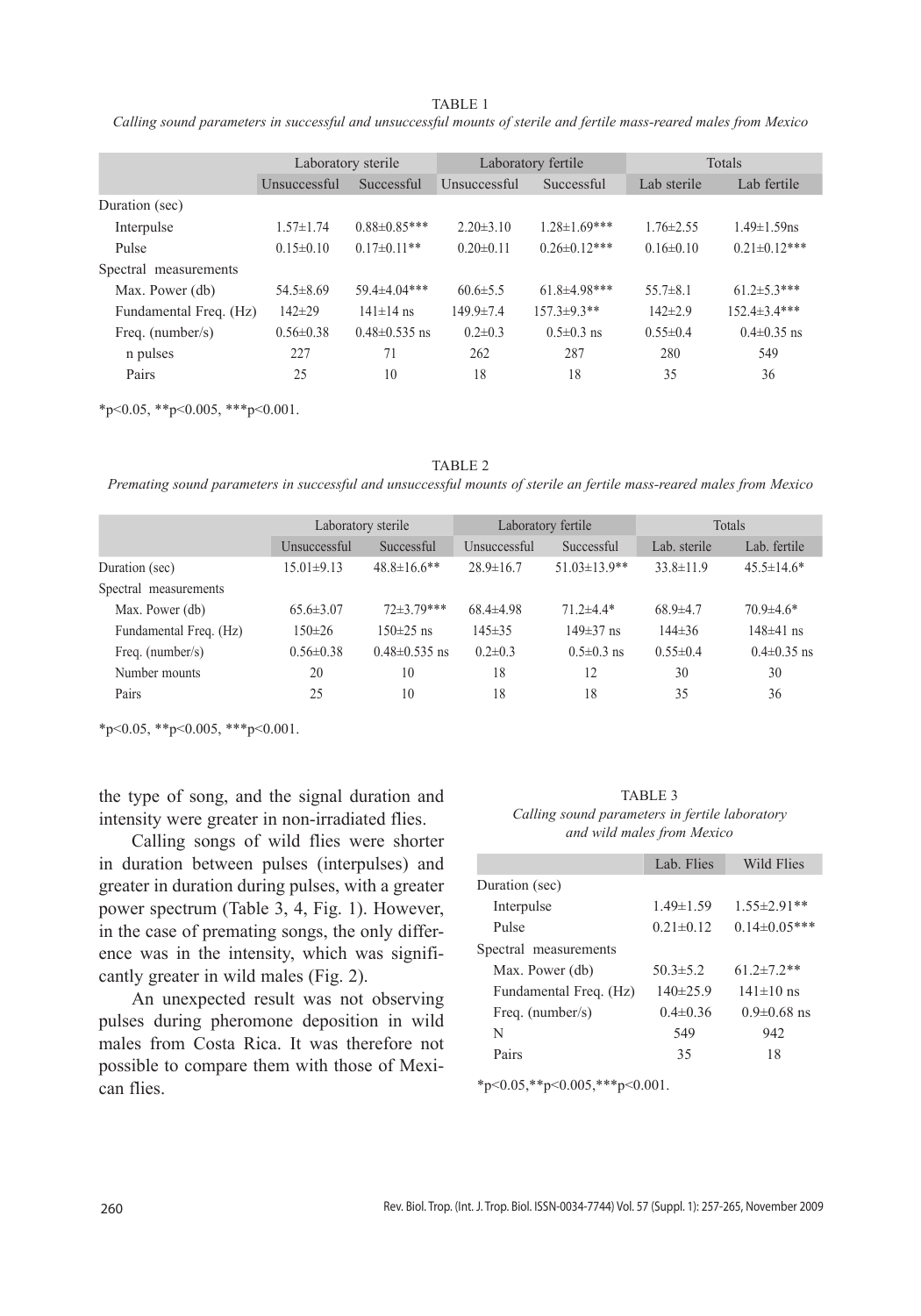TABLE 4 *Premating sound parameters in fertile laboratory and wild males from Mexico*

|                        | Lab. Flies     | Wild Flies       |
|------------------------|----------------|------------------|
| Duration (sec)         | $45 + 483$     | $13.5\pm4.7$ ns  |
| Spectral measurements  |                |                  |
| Max. Power (db)        | $67.2 \pm 2.2$ | $70.9 \pm 1.6$ * |
| Fundamental Freq. (Hz) | $146\pm38$     | $148 \pm 36$ ns  |
| N mounts               | 60             | 24               |
| Pairs                  | 35             | 18               |

Finally, upon comparing the premating songs of wild flies from Costa Rica and Mexico (Table 5), no significant differences were observed in the duration, and the intensity of the signal was barely different, being greater in flies from Mexico (67.2 vs. 63.9,  $p<0.05$ ).

#### DISCUSSION

Experiments on fruit flies have shown that females prefer larger, more loudly calling



Fig 1. Sounds produced by a male *Anastrepha ludens*. The male applies the anal pheromone to the substrate, alternating with a short burst of rapid wing vibrations, "the calling song". Talvez la palabra interpulse debe tener tamaño más pequeño de letra para que quepa en el intervalo. Hay posibilidad de ver los números más nítidos?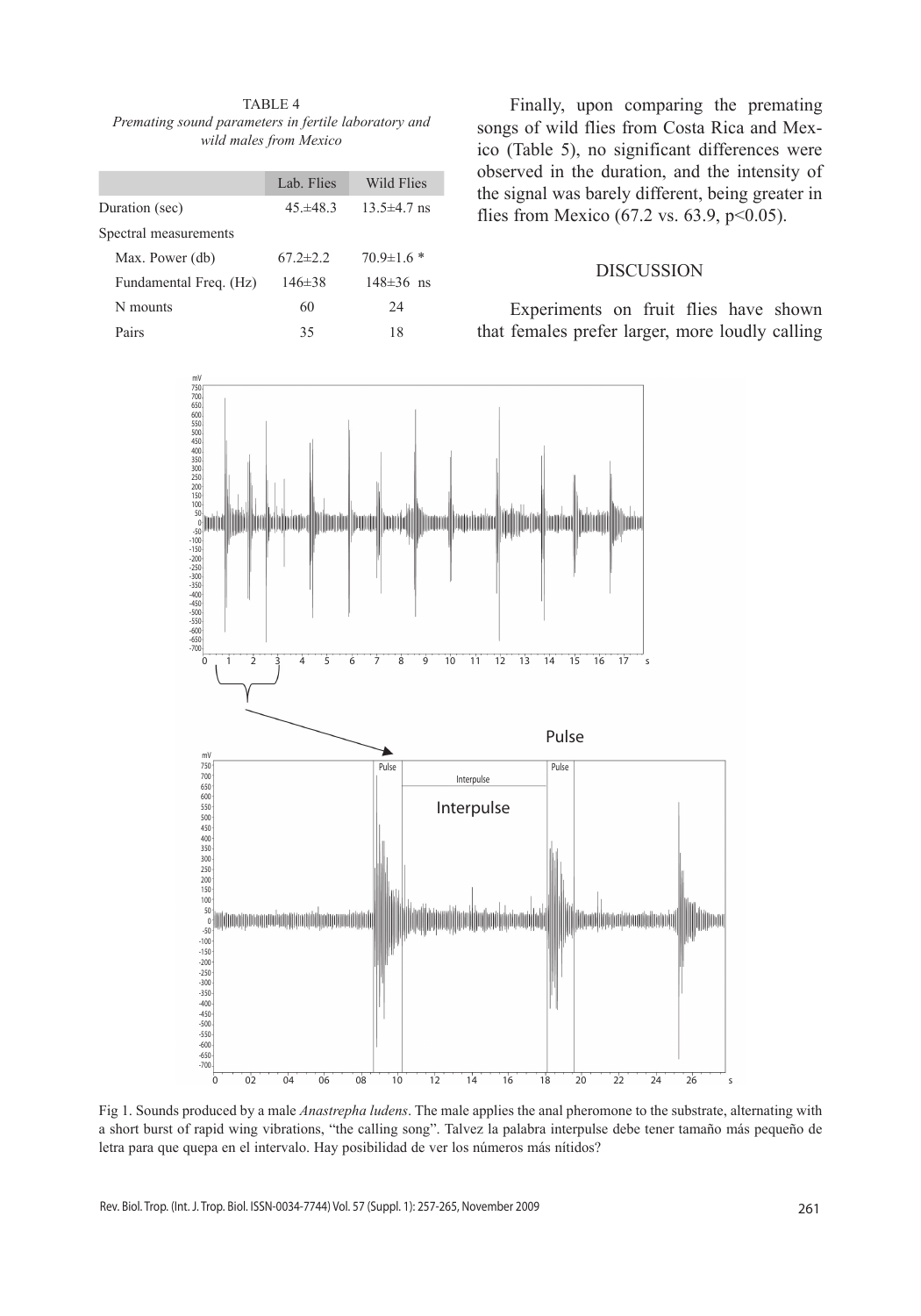TABLE 5 *Premating sound parameters in fertile wild males from Mexico and Costa Rica*

|                        | <b>MEXICO</b>  | COSTA RICA        |
|------------------------|----------------|-------------------|
| Duration (sec)         | $13.5 \pm 4.7$ | $17.5 \pm 2.3$ ns |
| Max. Power (db)        | $67.2 \pm 4.6$ | $63.9 \pm 3.2*$   |
| Fundamental Freq. (Hz) | $148 \pm 36$   | $146\pm41$ ns     |
| N mounts               | 24             | 48                |
| Pairs                  | 18             | 60                |
|                        |                |                   |

males (Bailey 1991). Sound intensity is an important determinant of female acceptance in the tephritid *Anastrepha suspensa* (Sivinski *et al.* 1984, Webb *et al* 1976), and in phonotatic responses of female mole crickets where males with calling songs 3-5db louder attracted 17 times as many females as males with quieter songs (Forrest 1980). Differences in the power output of precopulatory sound in mounting males of *A. ludens* that were successful vs. unsuccessful in copulating, suggest that power output is another variable that females may use

in making mating decisions. Ability to produce loud precopulatory sounds may reflect development of wing musculature, affecting both flight and attracting ability of males. Females that evaluate on the basis of power output might produce fitter offpring. Thus the present data support the idea that song traits like sound intensity can influence courtship success. Furthermore, this study revealed that sterile flies had songs with the shortest pulse, which might indicate a lower fitness of these flies compared with fertile ones. The apparent differences in sound production between successful and unsuccessful males during courtship is only one of many factors that may influence female acceptance in *A. ludens*. Further work will be needed to elucidate female criteria, and how they change under mass rearing conditions.

In addition, mass rearing of sterile males has often been used in attempts to control pest population of medflies, and mass-reared strains have often been conserved for many years. Reproduction in these strains occurs



Fig 2. On the female dorsum the male starts to produce a relatively constant, sustained sound, the "premating sound"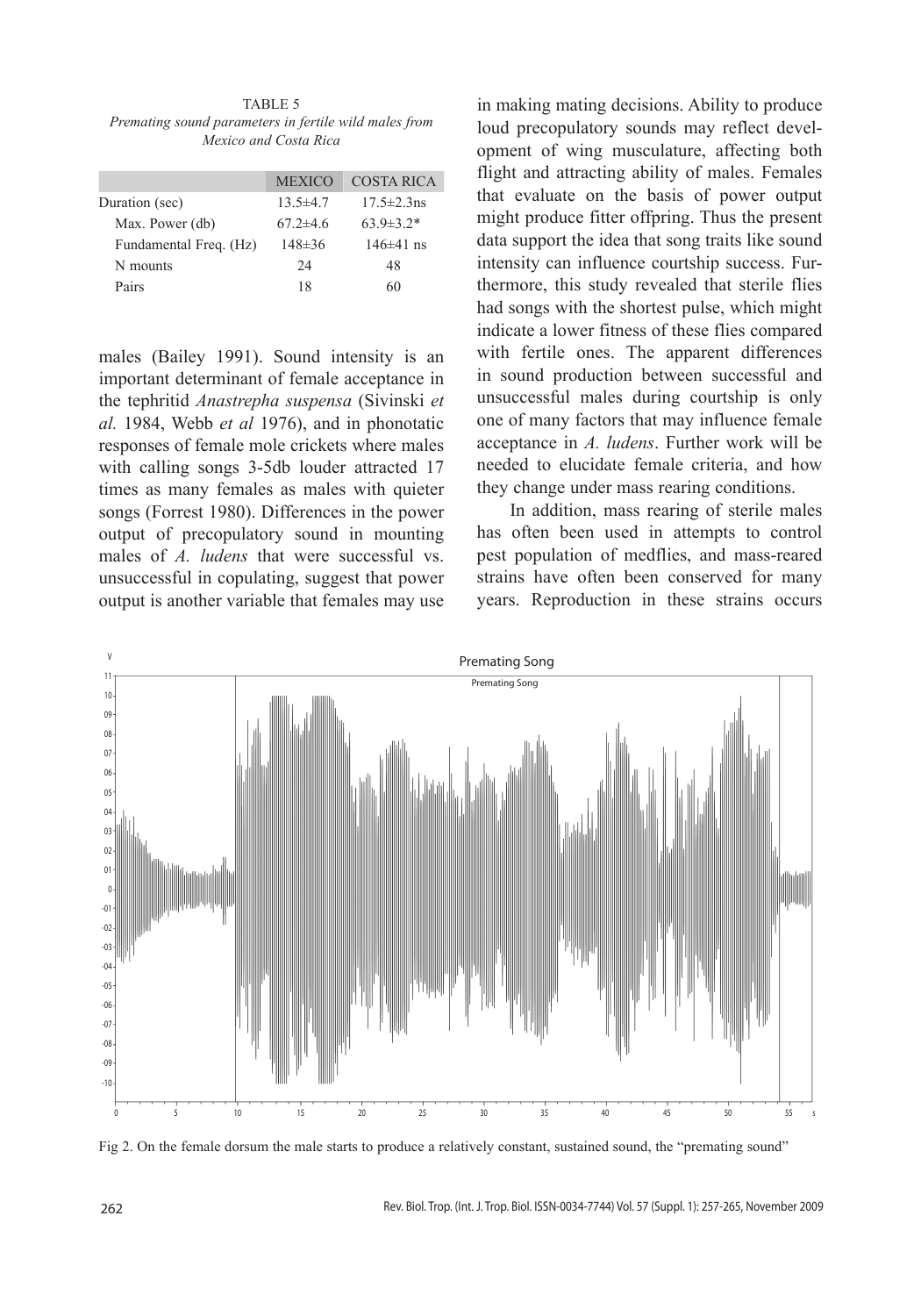under conditions that sharply differ from those in nature in several respects. Old mass-reared strains thus represent the results of inadvertent experiments in which several environmental conditions have been changed. It is not obvious, however, which song traits would be more advantageous under mass rearing conditions (Briceño *et al.* 2002); however, the fact that the duration of the interpulse and pulse, as well as the power spectrum, showed significant differences compared with wild flies, suggests that these variables can also be affected by mass rearing conditions.

The negative effects of irradiation on sexual competitiveness of fruit flies are well documented (Hollbrook & Fujimoto 1970, Hooper 1972, Rossler 1975, Wong *et al.* 1983, Moreno *et al.* 1991). Lux *et al.* (2002) describe in detail these negative effects on courtship. Our results suggest that sterilization could also have an influence on the sound production in *A. ludens*. Significant differences occurred in the fundamental frequency, duration and amplitude of the sounds. Similar effects in sound production in *Glossina pallidipes* have been reported by Bolldorf (2005). As the sound frequency principally depends on the size and weight of the insects (Bennet-Clark 1999, Sueur 2003), the lower frequency in sterilized fruit flies may result from a larger body size or a weaker flight musculature. The fact that the development of the musculature is influenced by irradiation (Langley & Abasa 1970) might also explain the differences in the fundamental frequency of sounds recorded in this study, as sound production is directly correlated with wing beat frequency. The influence of sterilization has been demonstrated in the present work, but the consequences of these differences in sounds on fly behavior have not been shown. Future work needs to focus on determining useful acoustic quality control parameters, which can be applied for fitness testing of flies.

There are several reasons to expect that present-day populations of *A. ludens* may not have uniform courtship songs. The geographic range of the species has increased dramatically. Thus both drift and divergence under sexual selection in geographically isolated populations may have occurred. In *Drosophila mojavenses* Etges *et al.* (2005) found significant geographical variation in mean interpulse interval and mean burst duration, and significant variation in mean burst duration among geographically isolated populations from Baja California and mainland Mexico and Arizona. Thus it is not unusual to find these temporal and spectral differences in isolated populations of *A. ludens*. Moreover, the geographical differences observed in wild flies from Costa Rica (absence of the calling sound) (Briceño, R.D. *et al.* 2002) suggest possible divergence due to founder effects and divergent sexual selection in different populations.

The consistent association between the details of male songs and success argues in favor of a possible role of sexual selection.

# ACKNOWLEDGMENTS

We thank the Universidad de Costa Rica, the Moscamed Moscafrut Program and the International Atomic Energy Agency for financial support.

#### **RESUMEN**

La técnica estéril del insecto (SIT) se ha utilizado con éxito para controlar o para suprimir las moscas de fruta y su impacto en los cultivos. La inferioridad comúnmente observada de machos criados masivamente, comparada con los machos silvestres, cuando se aparean con las hembras silvestres es al parecer debido a su inadecuado cortejo. Los machos de *Anastrepha ludens* producen dos tipos de vibraciones del ala durante cortejo y el apareamiento, una de "llamada" y "el sonido de pre-apareamiento o precopulatorio". Se encontraron diferencias claras en las canciones de llamada entre los cortejos exitosos y no exitosos en moscas estériles y fértiles de Mexico. En las moscas estériles, los machos exitosos producen zumbidos más largos, interpulsos más cortos y un espectro de una energía más alta en la señal. Las moscas fértiles mostraron la misma tendencia. Para las canciones precopulatorias hay diferencias significativas en dos parámetros: el espectro de energía entre las moscas irradiadas y no irradiadas también observadas con respecto al tipo de canción, y la duración y la intensidad de la señal fueron mayores en moscas no irradiadas. Las canciones de llamada de las moscas silvestres comparadas con las de laboratorio de México tenían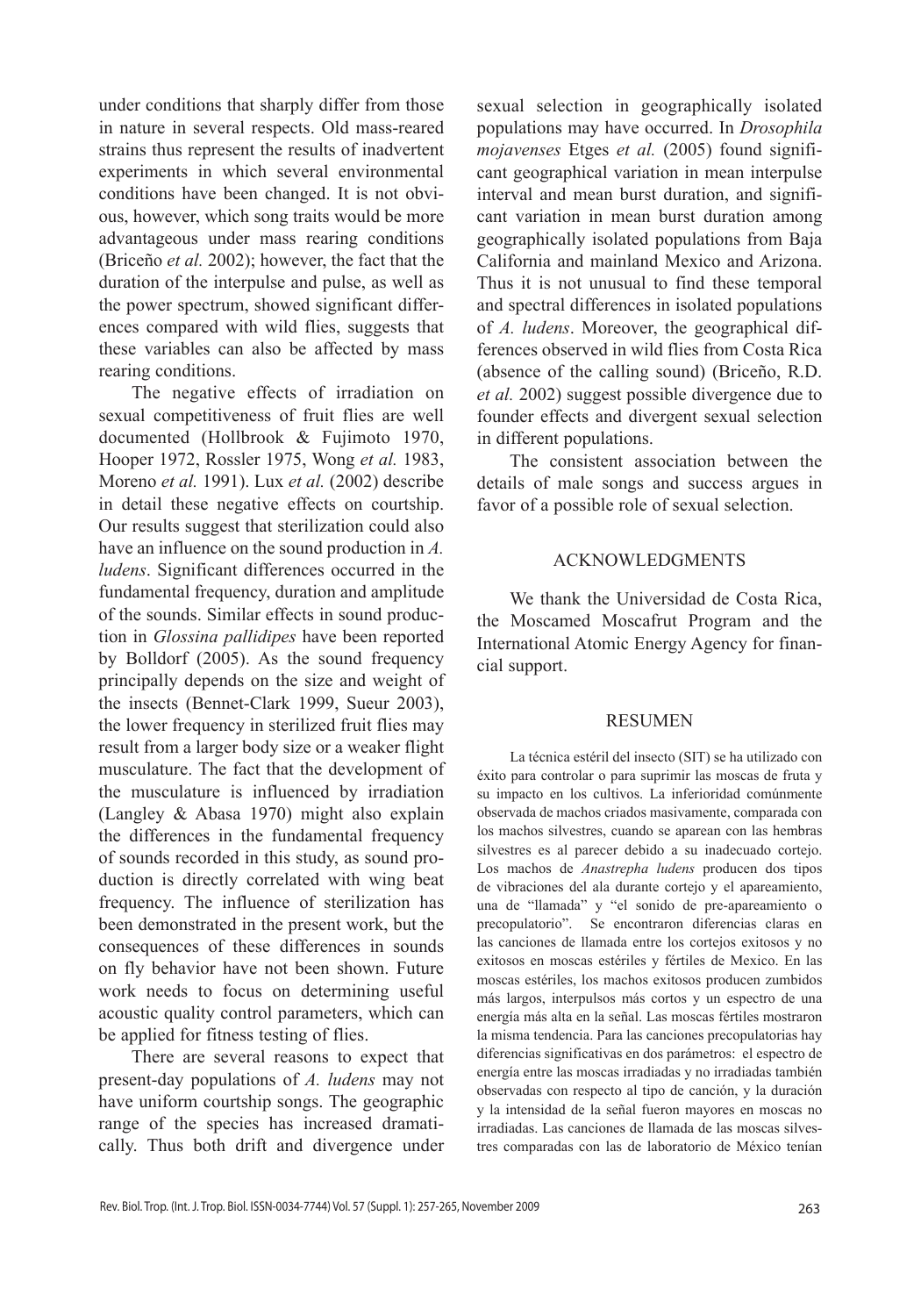interpulsos más cortos, pulsos más largos, y un mayor espectro de energía. Sin embargo, en el caso de canciones precopulatorias, la única diferencia estaba en la intensidad, que era perceptiblemente mayor en machos silvestres. Un resultado inesperado fue no observar canciones de llamada durante la deposición de la feromona en machos silvestres de Costa Rica. Al comparar las canciones precopulatorias de moscas silvestres de Costa Rica y de México, no se observó ninguna diferencia significativa en la duración, ni en la intensidad de la señal

**Palabras clave:** mosca, producción de sonido, cortejo, diferencias geográficas.

#### **REFERENCES**

- Bailey, W.J. 1991. Acoustic Behaviour of insects: an evolutionary perspective. Chapman and Hall, London, England.
- Bennet-Clark, H.C., Y. Levory & L. Tsacas. 1980. Species and sex-specific songs and courtship behaviour in the genus *Zaprionus* (Diptera: Drosophilidae). Anim. Behav. 28: 230-255.
- Bennet-Clark, H.C. 1999. Resonators in insect sound production: how insects produce loud pure-tone songs. J. Experim. Biol. 202: 3347-3357.
- Bolldorf, J. 2005. Der einfluss der sterilisation auf die spontane lautproduktion der TseTse fliege *Glossina pallidipes* Austen 1903 (Diptera, Glossinae). Diplomarbeit zur Erlangung des akademischen Grades Magistra der Naturwissenschaften (Magistra rerum naturalium) an der Fakultät für Lebenswissenschaften, Universität Wien.
- Boller, E.F., B.I. Katsoyannos, U. Remund & D.L. Chambers. 1981. Measuring, monitoring, and improving the quality of mass-reared Mediterranean fruit flies, *Ceratitis capitata* Wied I. The RAPID quality control system for early warning. Z. Ang. Entomol. 92: 67-83.
- Briceño, R.D. & W.G. Eberhard. 1998. Medfly courtship duration: a sexually selected reaction norm changed by crowding. Ecol. Ethol. Evol. 10: 369-382.
- Briceño, R.D., D. Ramos & W. Eberhard. 1999 Courtship Behavior of male medflies (*Ceratitis capitata*, Diptera: Tephritidae) in captivity. Florida Entomologist 79: 130-143.
- Briceño, R.D. & W.G. Eberhard. 2002. Decisions during courtship by male and female medflies (Diptera, Tephritidae): correlated changes in male behavior and

female acceptance criteria in mass-reared flies. Fla. Entomol. 85: 14-31.

- Briceño, R.D., W.G. Eberhard, P. Liedo, J. Vilardi & T. Shelly. 2002. Geographic variation in the buzzing songs of wild and mass-reared male medflies (Diptera: Tephritidae: *Ceratitis capitata*). Fla. Entomol. 85: 32-40.
- Burk, T & J.C. Webb. 1983. Effect of male size on calling propensity, song parameters, and mating success in Caribean fruit flies (*Anastrepha suspensa* (Loew)). Ann. Entomol. Soc. Amer. 76: 678-682.
- Burk T. & C.O. Calkins. 1983. Medfly Mating Behavior and Control Strategies. Flor. Entomol 66: 3-18.
- Calkins, C. 1984. The importance of understanding fruit fly mating behavior in sterile male release programs (Diptera: Tephritidae) Folia Ent. Mex. 61: 205-213.
- Etges, W.J., K.F. Over, C.C. De Oliveira & M.G. Ritchie. 2005. Inheritance of courtship song variation among geographically isolated populations of *Drosophila mojavensis*. Anim. Behav. 71: 1205-1214.
- Forrest, T.G. 1980. Phonotaxis in mole crickets: its reproductive significance. Fo. Entomolol. 63: 45-53.
- Hendrichs, J., B.I. Katsoyannos, K. Gaggl & V. Wornoayporn. 1996. Competitive behavior of males Mediterranean fruit flies, *Ceratitis capitata*, genetics sexing strain Vienna-42, p. 405-414. *In* B.A. McPheron & G. J. Steck (eds.). Fruit fly pests. St. Lucie, Detray Beach, Florida, USA.
- Hibino, H. & O. Iwahashi. 1991. Appearance of wild females unreceptive to sterilized males on Okinawa Is. In the eradication program of the melon ßy, *Dacus cucurbitae* Coquillett (Diptera: Tephritidae). Appl. Entomol. Zool. 26: 265-270.
- Holbrook, F.R. & M.S. Fujimoto. 1970. Mating competitiveness of unirradiated and irradiates Mediterranean fruit flies. J. Econ. Entomol. 63: 1175-1176.
- Hooper, G.H.S. 1972. Sterilization of the Mediterranean fruit fly with gamma radiation: effect on male competitiveness and change in fertility of females alternately mated with irradiated and untreated males. J. Econ. Entomol. 65: 1-6.
- Lance, D.R., D.O. McInnis, P. Rendon & C.G. Jackson. 2000. Courtship among sterileand wild Mediterranean fruit flies, *Ceratitis capitata* (Diptera: Tephritidae) in field cages in Hawaii and Guatemala. Ann. Ent. Soc. Am. 93: 1179-1185.